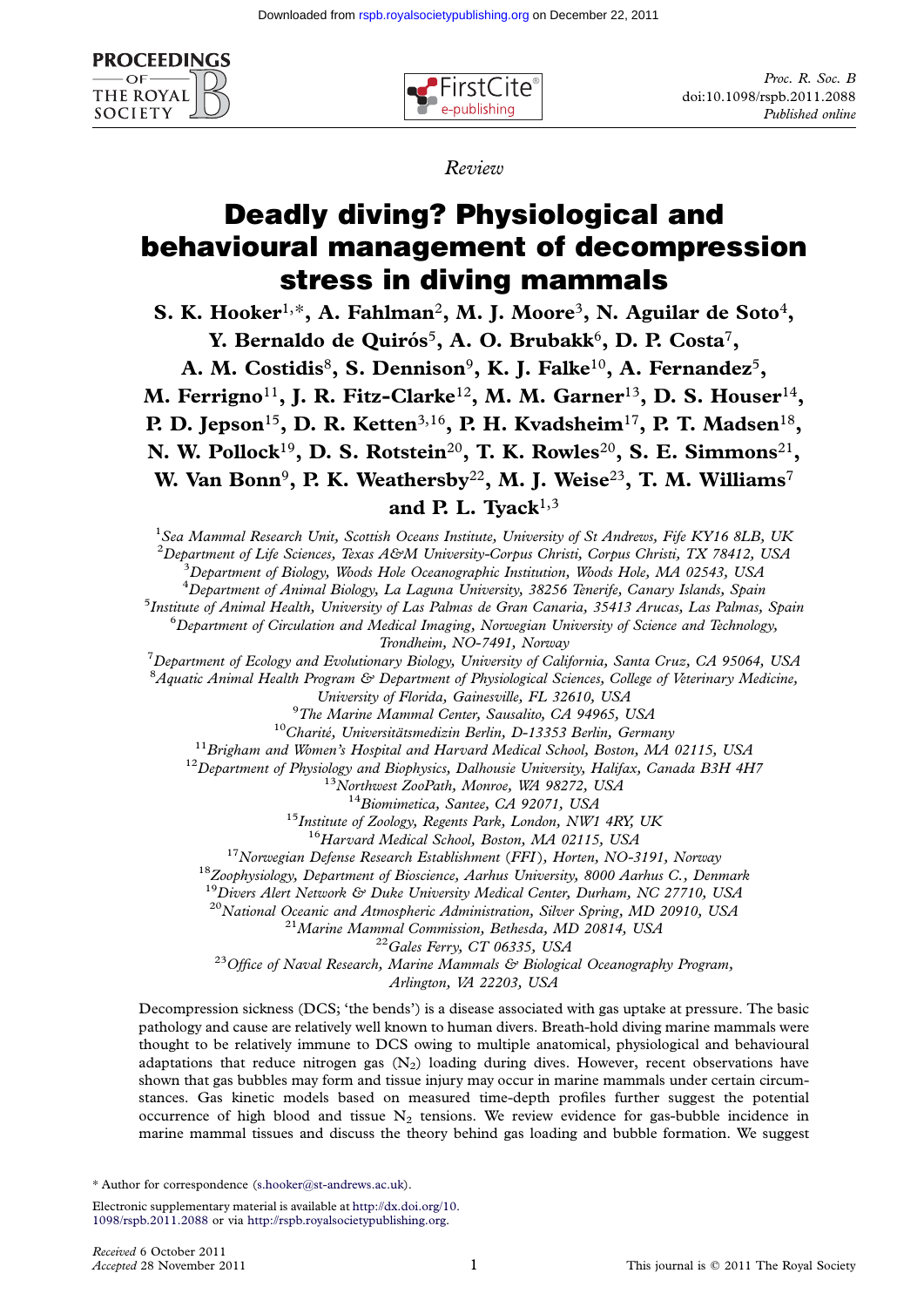that diving mammals vary their physiological responses according to multiple stressors, and that the perspective on marine mammal diving physiology should change from simply *minimizing*  $N<sub>2</sub>$  loading to *management of the*  $N_2$  *load*. This suggests several avenues for further study, ranging from the effects of gas bubbles at molecular, cellular and organ function levels, to comparative studies relating the presence/absence of gas bubbles to diving behaviour. Technological advances in imaging and remote instrumentation are likely to advance this field in coming years.

Keywords: diving physiology; marine mammals; gas bubbles; embolism; decompression sickness

'The question of bends in diving mammals keeps rising from corpses of the deep, and will continue to do so because it is such an intractable experimental problem.' [\[1,](#page-7-0) p. 516]

# 1. INTRODUCTION

The effects of hydrostatic pressure can cause a plethora of challenges related to the management of nitrogen gas  $(N_2)$  for divers. Under pressure, lung gases in diving vertebrates move to the blood and other tissues of the body according to gas tension gradients and perfusion levels [\[2,3](#page-7-0)]. As hydrostatic pressure increases with depth, the amount of  $N_2$  that is absorbed by the blood and tissues increases, resulting in higher dissolved gas tensions that would maximally reach equilibrium with the partial pressure of  $N_2$  in the lungs. This is a long-known problem for human divers breathing pressurized air, but has often been discounted as a problem for breath-hold divers since they dive on only a single inhalation. However, for free-diving animals, tissues can become highly saturated under certain circumstances depending on the iterative process of loading during diving and washout at the surface [\[4](#page-8-0)]. During decompression, if the dissolved gas tension in the tissues cannot equilibrate fast enough with the reducing partial pressure of  $N_2$  in the lungs, tissues will become supersaturated, resulting in the potential for gas-bubble formation. Although bubbles can form without negatively impacting a diving animal (i.e. 'silent bubbles'),  $N_2$  gas emboli formation is generally held to be a pivotal event in the occurrence of decompression sickness (DCS) [\[5](#page-8-0)].

Nevertheless, marine mammals dive routinely and repeatedly to substantial depths without apparent injury [\(figure 1\)](#page-2-0). Studies over the past half-century have suggested that this is due to anatomical, physiological and behavioural adaptations to prevent the formation of gas emboli in blood and other tissues [\[6](#page-8-0)–[8](#page-8-0)] (see also electronic supplementary material, table S1). Fundamental to blood  $N_2$  kinetics is its uptake at the blood–lung interface. Scholander [[6\]](#page-8-0) first proposed that the stiffened upper airways of marine mammals (with lungs lacking smaller branching respiratory bronchi) would receive air from more compressible airways during descent. A progressive collapse of alveoli was thought to prevent gas uptake by the blood beyond some critical depth of lung collapse, thus limiting the amount of  $N_2$  that was absorbed on a dive. Further, all vertebrates possess to varying degrees an autonomic reflex known as the 'diving response', which functions to conserve oxygen stores and hence prolong maximum dive times [\[6](#page-8-0)], but will also limit  $N_2$ uptake. This reflex is well developed in diving marine mammals, birds and reptiles and is manifested as peripheral vasoconstriction (reduced blood flow to the muscles) and associated bradycardia (reduced heart-rate). Early work with captive animals in forced dives showed a profound response (heart rate declining from 150 beats

per minute to 10 beats per minute [\[6](#page-8-0)]). This was confirmed in several field studies, though the effect was considerably more variable with unrestrained animals [\[9](#page-8-0)–[13\]](#page-8-0). Several anatomical and physiological traits (such as increased body mass, decreased relative lung size, increased blood volume and increased myoglobin concentration) are also found for deeper- and longer-diving species, suggesting they are dive-related adaptations (electronic supplementary material, table S1).

These observations, together with the fact that marine mammals, birds and reptiles dive on breath-hold rather than breathing compressed air at depth, led to the assumption that the likelihood of decompression-related injury was much reduced. We review several sources of evidence suggesting emboli formation in marine mammals that challenge this view. Fatalities associated with emboli appear rare, recorded primarily for beaked whales in association with anthropogenic activities such as military sonar or seismic surveys [\[14\]](#page-8-0). Curtailing such anthropogenic activities would be one strategy to avoid potential injury or deaths associated with pathological bubble formation in marine mammals. However, a more comprehensive understanding of the behavioural and physiological mechanisms underlying the formation and detrimental effects of gas bubbles in marine mammals would enable a more informed approach to mitigation of anthropogenically-induced diving injury [\[15\]](#page-8-0). This review outlines current understanding of the mechanisms thought to lead to DCS, the evidence for bubble-related injuries in marine mammals and current knowledge of physiological adaptations to diving in these species. We conclude that marine mammals may deal with bubbles on a more regular basis than previously thought and present suggestions for further work on this topic.

## 2. THE EFFECTS OF PRESSURE

### (a) Human diving medicine: decompression sickness, bubble emboli and supersaturation

DCS in humans can occur when the body is subjected to sudden or rapid pressure reduction and most commonly is seen in divers, workers in compressed air chambers and aviators. Diagnosis in human divers is based on 'symptoms arising shortly after decompression' [[16](#page-8-0)], including signs such as skin blotching and symptoms such as joint pain, paraesthesia, malaise, weakness and disorientation that in turn can be alleviated by immediate recompression. However, the processes leading to DCS are not well understood, owing to difficulties studying a rarely occurring illness when objective information is typically limited to ultrasonic monitoring of intravascular bubbles, with little known about events in extravascular tissues. Decompression of supersaturated tissues can result in bubble formation, which may lead to DCS either directly by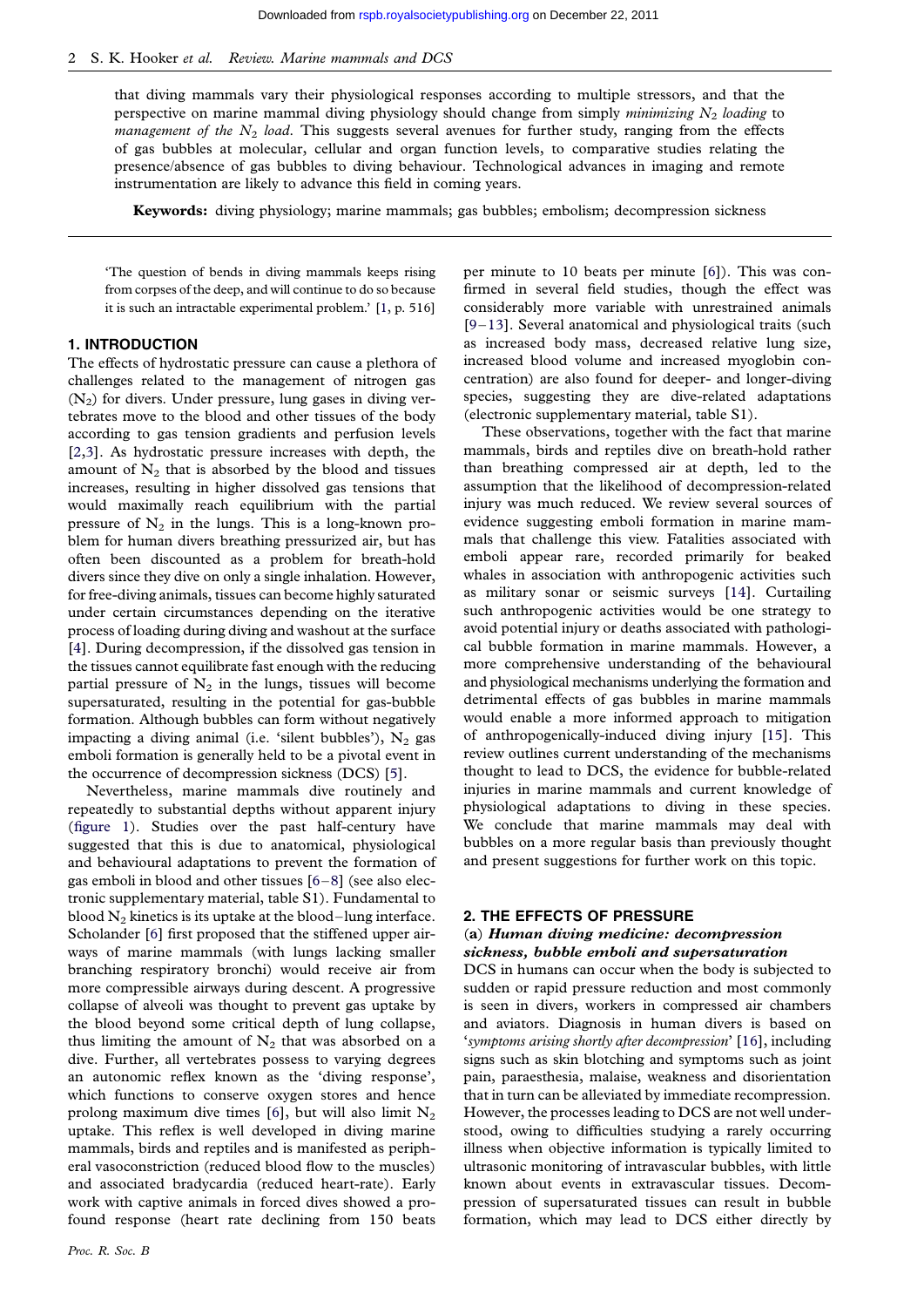<span id="page-2-0"></span>

Figure 1. Variability in diving behaviour of a range of marine mammal species. Dive traces are plotted to identical scales: 1500 m depth over a 16 h time period for each of: (a) Cuvier's beaked whale  $(Ziphius)$ , (b) Blainville's beaked whale (Mesoplodon), (c) sperm whale (Physeter), (d) pilot whale (Globicephala), (e) killer whale (Orcinus),  $(f)$  northern elephant seal (Mirounga) and  $(g)$  Antarctic fur seal (Arctocephalus). Traces are coloured according to vertical speed (rate of change in depth). Insets to only 200 and 100 m depth are shown for 4 h portions of Orcinus and Arctocephalus plots, respectively. Histograms show percentage of time spent at depth (10 m bins, from 0 to 1500 m), with numerical display of percentage time at 0–10 m. Data sources: WHOI Dtag group  $(a-e)$ , D. Costa  $(f)$ , S. Hooker  $(g)$ .

ischaemia (restriction of blood supply) or indirectly by triggering biochemical cascades possibly initiating an immune response [\[5](#page-8-0)]. However, the thresholds and linkages between these events are not clear. Inert gas uptake and supersaturation will, at a poorly defined and variable threshold, lead to bubble formation. Gas bubbles are thought to be an important agent of DCS but other factors such as endothelial stress or insult via sensitivity to oxidative stress may also play a role [[17](#page-8-0)]. Consequently, there is no clearly defined threshold for bubble quantity or size that can be related to DCS.

While the probability of DCS increases with increasing exposure pressure, exposure time and decompression rate, there can be substantial variability in its occurrence and/or symptoms. Some variability can be attributed to the dive pattern; other variations are idiosyncratic. An example of the former is that long, shallow dives tend to cause DCS-related injuries in muscles and tendons, while short, deep dives tend to involve the central nervous system [\[18\]](#page-8-0). In terms of individual variability, a given dive profile can generate symptoms ranging from mild to profound, and with no evident predictive factors among individuals or dive profiles.

Formation of bubbles de novo (i.e. spontaneously) requires extremely high levels of supersaturation. The presence of gas nucleation sites (e.g. cavities or lipid surfaces) reduces the pressure difference required for bubbles to form [[19](#page-8-0)]. It is, therefore, commonly assumed that there are either persistent, pre-existing gas micronuclei (microscopic bubble precursors) or that nucleation of bubbles occurs at tissue interfaces in vivo [[19](#page-8-0)].

Several risk factors, such as increasing body fat and increasing age, have been proposed to increase the likelihood of DCS, but the data are inconsistent [\[5\]](#page-8-0). Effects of thermal stress and exercise appear to depend on the phase of the dive in which they occur, which are probably related to their effect on perfusion. Exercise and/or tissue warming increase perfusion, increasing the absorption of inert gas as pressure increases during a dive, whereas during surfacing (decompression) increased perfusion enhances inert gas elimination and has a beneficial effect. However, the forces associated with physical exercise can also promote bubble formation [[20](#page-8-0)], perhaps explaining why post-dive exercise appears to increase the risk of DCS [[5\]](#page-8-0). Other factors may also play a part: release of nitric oxide (NO) or exercise at a specific time-period prior to diving appears to reduce the incidence of bubbles [[21](#page-8-0)]. The working hypothesis for this effect is that bubble nuclei adhering to endothelia facilitate bubble formation. Exercise may induce protection via NO production (after a specific time-lag), which changes the properties of the vascular endothelium and reduces the possibility of bubble precursors becoming attached to the vessel walls [[21](#page-8-0)].

Ultrasonic techniques, particularly audible Doppler and visual transthoracic echo imaging, have been used to study intravascular bubbles as an indicator of decompression stress in humans. These studies show there can be a substantial inter- and intra-subject variability in venous bubble formation, even after identical depth/time exposures [\[5](#page-8-0)]. The relationship between bubbles and DCS is also largely probabilistic, with no absolute threshold for the number or size of bubbles below which there is no risk [\[22](#page-8-0)]. The limitations of current technology, which drive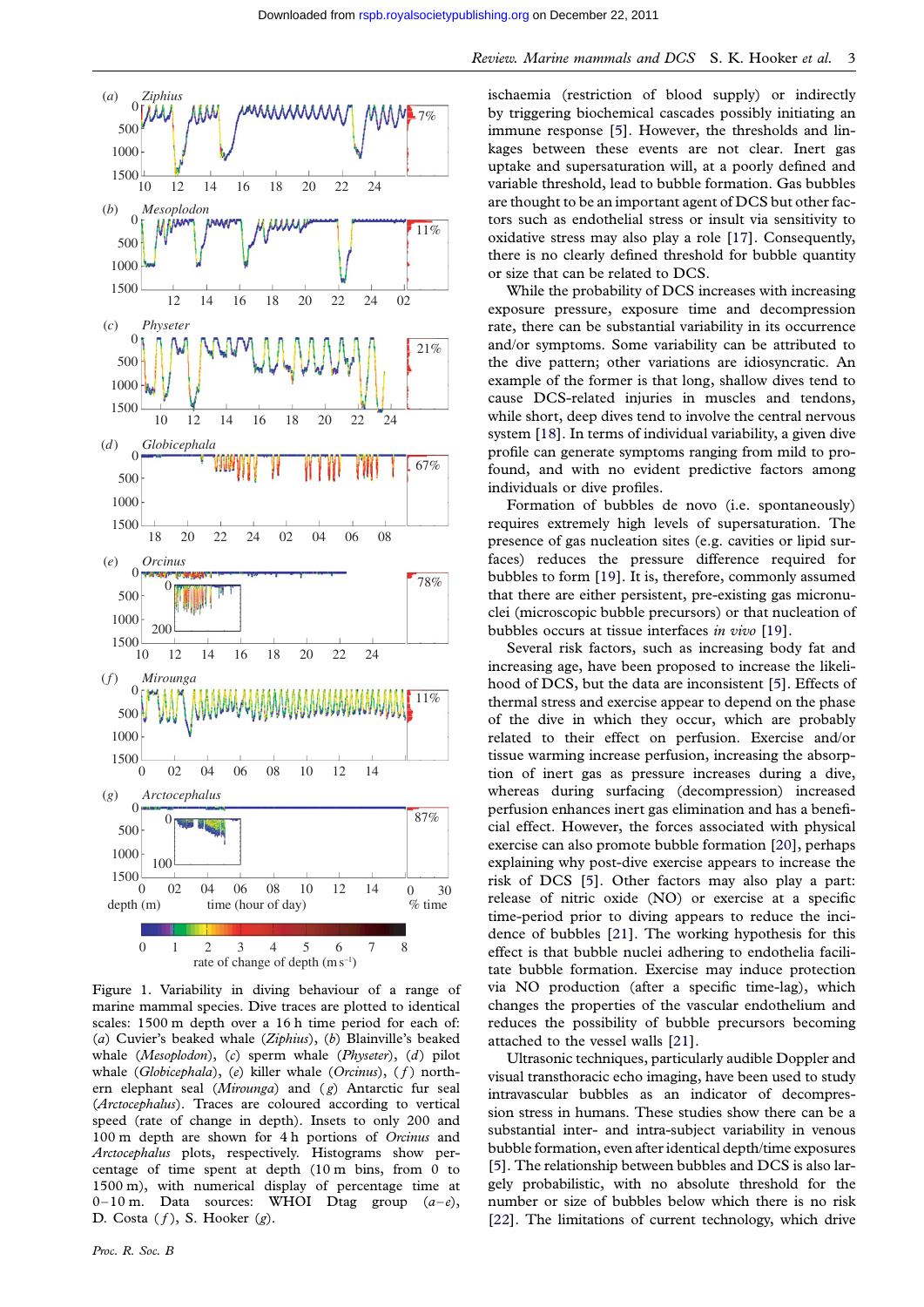the focus on intravascular bubbles, may confound our understanding of their significance as an agent of DCS. Emerging technologies, such as dual frequency ultrasound, should enable the study of extravascular bubbles, and may improve our understanding of the contribution of bubbles to DCS development.

While DCS for compressed gas diving has been well studied in humans, less work on DCS has involved human breath-hold divers. However, rapid, repetitive breath-hold diving in humans may also result in DCS [\[23\]](#page-8-0). In fact, although symptoms consistent with DCS have been more commonly reported after multiple breath-hold dives when surface intervals are short, modelling efforts have suggested that it may be possible to develop neurological DCS from a single deep breath-hold dive [\[24](#page-8-0)]. Among human free-divers competing to extreme depths, it is increasingly common to incorporate practices aimed to decrease the risk of DCS, including extending the surface interval between free dives to increase the opportunity for off-gassing, decompression stops during ascent and prophylactic oxygen administration post-dive.

# (b) Observation of marine mammal bubble-related diving injury

DCS was suggested following observations of lesions (i.e. abnormal tissue) coincident with intravascular and major organ gas emboli found in beaked whales massstranded in spatial and temporal association with military exercises deploying sonar [\[25,26\]](#page-8-0). The beaked whale strandings included reports of some animals behaving oddly prior to beaching. Necropsies of these cases showed several morphopathological findings, including gas bubble-associated lesions and also fat emboli in the vessels and parenchyma of vital organs [[26](#page-8-0)]. These observations sparked controversy about the cause of gas emboli in such beaked whale strandings [\[14\]](#page-8-0). Potential mechanisms for in vivo bubble formation that have been considered include a direct physical effect of intense sound (such as rectified diffusion) that might destabilize gas nuclei and lead to bubble growth in  $N_2$  supersaturated tissues [[27,28\]](#page-8-0) or a behavioural change to dive profiles leading to greater-than-normal tissue supersaturation and subsequent severe gas-bubble formation [\[25,26,29](#page-8-0)]. Whether these observations indeed represent DCS [[30](#page-8-0)] and to what degree gas bubbles may have formed after stranding [[31](#page-8-0)] have been contested. However, this syndrome of massive acute gas and fat embolism has been found in animals floating offshore prior to stranding, and has not been found in beaked whale strandings from other causes of death, leading to the contention that gas and fat emboli were not caused by the stranding event itself [\[26](#page-8-0)].

Acute and chronic gas embolic lesions have also been reported in single-stranded cetaceans in the UK [\[25,29](#page-8-0)]. These severe, extensive and potentially fatal lesions reported in 10 UK-stranded cetacean species (with higher prevalence in deep-divers) had marked fibrous tissue encapsulations associated with extensive (often intravascular) gas bubbles, and so were concluded to have resulted from in vivo gas-bubble formation that occurred sometime prior to stranding [\[29\]](#page-8-0).

Osteonecrosis-type surface lesions that may be interpreted as the result of chronic diving injury have been observed in sperm whale skeletal materials. These were hypothesized to have been formed by the repetitive formation of  $N_2$  emboli over time [\[32\]](#page-8-0). The diagnosis of diving-induced osteonecrosis was challenged [\[33\]](#page-8-0) and, because of the lack of radiological or histological data, could not be definitively confirmed, although the frequency of occurrence with no apparent selective benefit is difficult to rationalize with the alternative suggestion of spondyloarthropathy. These findings suggest that sperm whales may be neither anatomically nor physiologically immune to the effects of deep diving, and that perhaps there are constraints to behaviour imposed by decompression issues. Such injury, if caused by diving, would suggest that sperm whales live with sub-lethal bubble formation on a regular basis, but with possible long-term impacts on bone health.

Bubbles have been observed from marine mammals trapped in fishing nets (by-caught), which died at depths of approximately 70–100 m [[34](#page-8-0)]. The good condition of these carcasses, together with the absence of bacteria or putrefactive changes, suggests tissue gas supersaturation sufficient to cause bubbles when the animals were depressurized. Whether tissue and blood  $N_2$  levels represented the routine load at the time of entrapment, or whether these levels might have become elevated if the animals struggled while trapped in the net, is not clear. Recent work using B-mode ultrasound to examine the kidneys and the liver has also documented bubbles in live-stranded (common and white-sided) dolphins within minutes to hours of the stranding event [[35](#page-8-0)]. Bubble presence was noted within the hepatic portal vasculature of a few animals and among the kidney renules in either the subcapsular space or vasculature of all animals, and was confirmed using CT-scanning or necropsy for animals that later died. Although bubbles were observed, animals apparently recovered or tolerated these (as confirmed by the normal behaviour recorded by satellite tags attached to released animals after the strandings).

The occurrence of DCS was suggested as the cause of death for harpooned whales that were only slightly wounded but that died a few minutes after surfacing [\[6](#page-8-0)]. One whale died after four to five breaths at the surface following a 230 m dive [[6\]](#page-8-0), although loss of the whale prevented confirmation of the cause of death. An experimentally dived harbour seal died in the procedure of being dropped to 300 m in 3 min and ascended in 9 min [\[6\]](#page-8-0). The necropsy showed an abundance of gas emboli in the mesenteric arteries (major arteries that supply the small and large intestines and pancreas), but this was carried out the following day, which would have allowed any supersaturated tissues to off-gas and form bubbles in situ. In addition, the forced dive may have prevented the seal from exhaling before the dive, which would be its normal behaviour.

We suggest a range of scenarios that might pertain to gas-bubble formation and its potential consequences for marine mammals [\(figure 2\)](#page-4-0). (i) Bubbles may be unrelated to decompression, arising via bacterial decomposition (putrefaction of tissues broken down by micro-organisms [\[36\]](#page-8-0)) or via trauma (for example, magnetic resonance imaging (MRI) revealed cerebellar lesions in a young sea lion, probably resulting from arterial gas embolism following rib fracture [\[37\]](#page-8-0)). (ii) Gas emboli may emerge from supersaturated tissue for several hours after death from an animal killed by another factor and then decompressed, as has been shown experimentally in sheep [[38](#page-8-0)].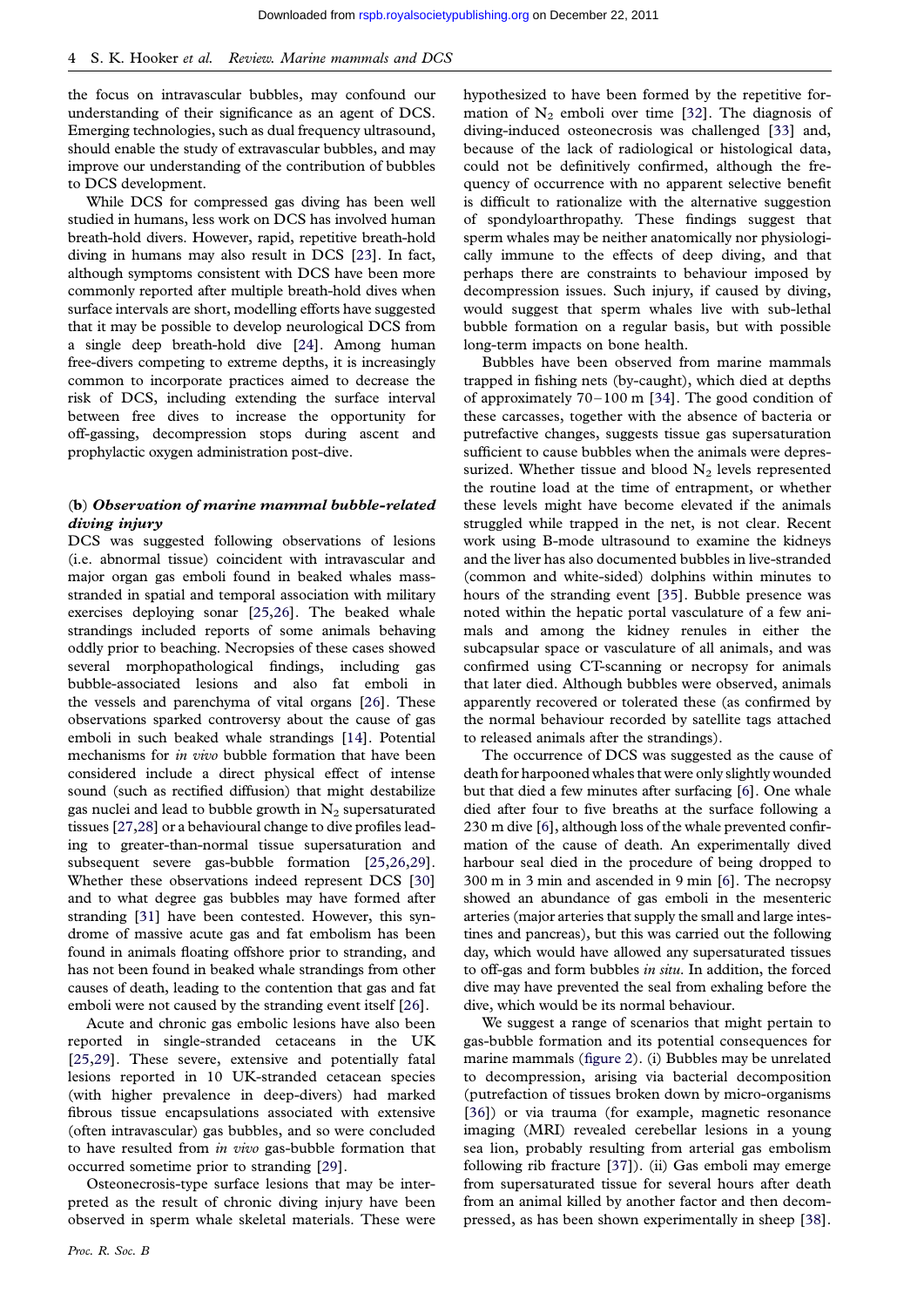<span id="page-4-0"></span>

Figure 2. Potential scenarios for the formation and resolution of gas bubbles.

(iii) Gas emboli may be released from supersaturated tissue and contribute to the cause of death (i.e. DCS).

(c) Gas kinetic models and tissue supersaturation Models of gas kinetics are based on loading and unloading of  $N_2$  from lungs to the blood and body tissues [\[24,28,39](#page-8-0),[40](#page-8-0)]. While the results from these models should be viewed with caution and require verification, they provide useful working hypotheses for investigating which variables are possibly most important to understand this complex issue. Recent modelling has used increasingly complex compartmentalization scenarios, allowing differential  $N_2$  uptake at various tissues to reflect differential perfusion during diving, with some tissues (e.g. brain) having fast loading of  $N_2$  and other tissues (e.g. fat) having much slower loading. In fact, the circulatory adjustments during diving and the uptake of  $N_2$  by different tissues are poorly known for any diving vertebrate, so these models are limited to the sparse available data from a few species to account for tissue loading constants. Despite this, models of  $N_2$  loading have been fairly consistent in concluding that, under certain modelled diving conditions, tissues are likely to become supersaturated [[28](#page-8-0),[39,40\]](#page-8-0). Some reports suggest that it is the shallower dives (prior to lung collapse) that have the greatest effect on the dynamics of  $N_2$  loading and unloading [\[39,41\]](#page-8-0), whereas others argue that gas redistribution between tissues, owing to changes in perfusion, at depths beyond lung collapse must also be considered since slow tissues will still be loading at this stage, up to a maximum theoretical tension equal to the partial pressure of lung  $N_2$  gas at functional lung collapse [\[42,](#page-8-0)[43\]](#page-9-0). Linking these models to measured dive profiles allows an examination of the predicted  $N_2$  tension during recorded diving behaviour and further demonstrates the possible supersaturation experienced at times by these marine mammals [[43](#page-9-0)].

Differential gas uptake and clearance between fast and slow tissues, together with availability of gas nuclei, will cause variability in the presence of gas bubbles among different body tissues. In human free-divers, DCS, if present, is almost exclusively neurological, owing to fast ascent profiles [[44](#page-9-0)] and/or vasoconstriction of peripheral tissues [[24](#page-8-0)]. In contrast, modelling studies for marine mammals predict the highest end-dive supersaturation

in the fatty tissues. Although these tissues are slowloading, it is the short surface intervals between repeated dives that prevent them from fully off-loading, and they can thus accumulate higher long-term gas loads than fastloading tissues [[43,45](#page-9-0)]. This aligns with observation of cerebral ventricular, peribullar and jaw fat haemorrhages that were common factors among all beaked whale stranding reports [\[26\]](#page-8-0), although whether such damage arose from endogenous gas bubbles is unknown.

#### 3. MARINE MAMMAL DIVING PHYSIOLOGY

The observations of bubbles and results of model predictions suggest that, even under normal diving conditions [\(figure 1](#page-2-0)), marine mammals may at times have  $N_2$  tensions sufficient to cause supersaturation at the surface despite their access to an extensive repertoire of adaptations to mitigate gas loading (electronic supplementary material, table S1). Thus, they appear either not to fully exploit these adaptations, or else at times they are not sufficient to avoid supersaturation. The main questions are, therefore, what causes such supersaturation and when and how this may become a significant health threat.

### (a) Diving adaptations and responses

The two primary diving adaptations thought to minimize  $N<sub>2</sub>$  uptake at depth are the physiological 'dive response' and lung collapse. In fact, neither of these may be as comprehensive as first thought. Initial 'forced submersion' of captive animals [\[6\]](#page-8-0) generated a maximum diving response (peripheral vasoconstriction and bradycardia). Recent studies using trained or naturally diving animals have shown similar responses, but these are reduced and/or more variable depending on the behaviour of the animal [\[10,](#page-8-0)[46,47](#page-9-0)]. It is now known that the diving response varies with species, behaviour and maturity of the animal [\[11,](#page-8-0)[46](#page-9-0),[48](#page-9-0)–[50\]](#page-9-0). In addition, many elements of this response appear to be under cortical control, allowing their initiation prior to the onset of a dive [[10](#page-8-0),[51,52\]](#page-9-0).

Lung compression with diving may similarly not result in lung collapse depth as shallow as was initially suggested by the Scholander balloon-pipe model [\[6\]](#page-8-0). In fact, compression of the trachea will lead to a deeper lung collapse depth and progressive collapse of the alveoli will cause a graded decrease in diffusion [[53](#page-9-0)]. Depths of lung collapse inferred from previous studies of blood  $N_2$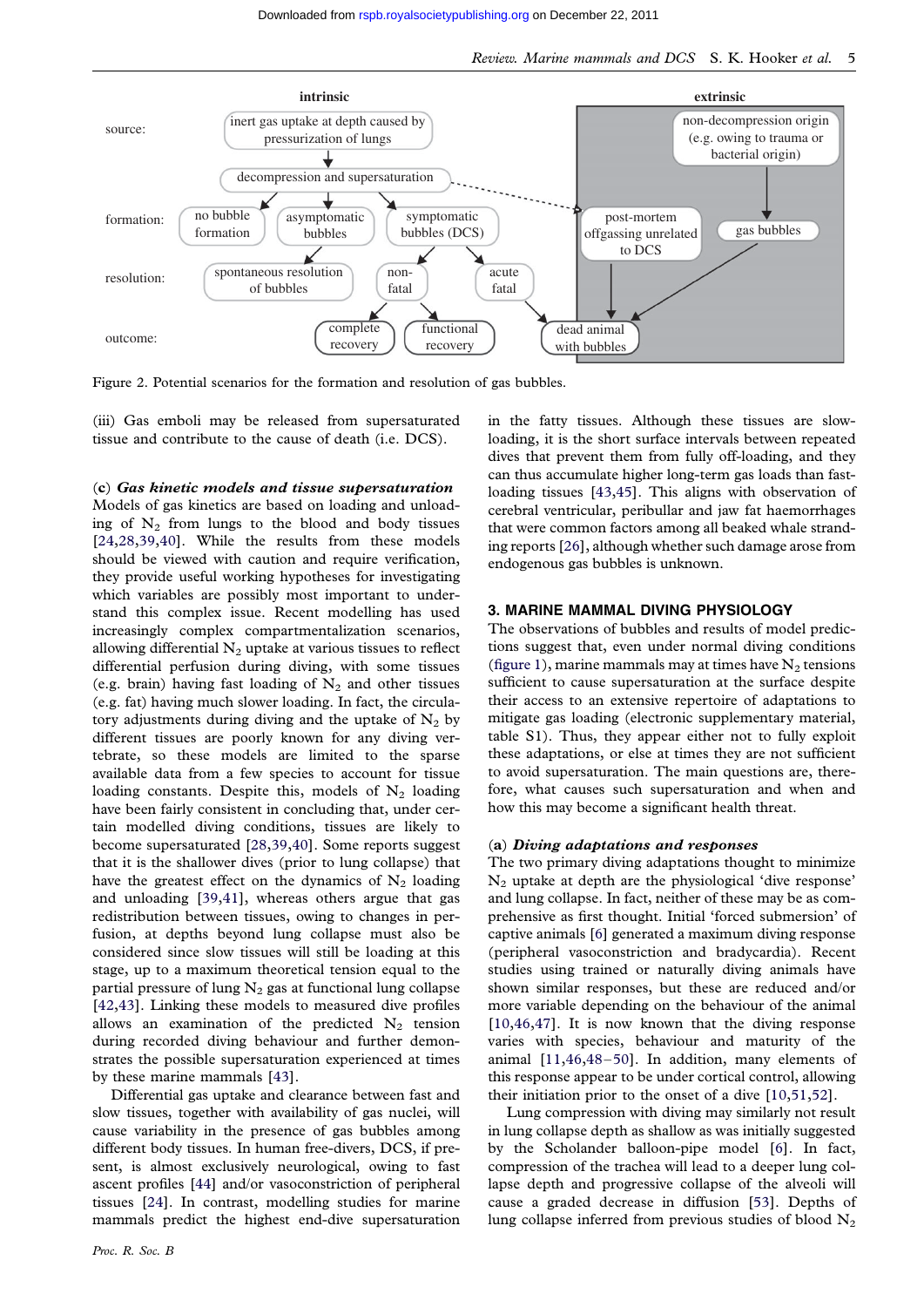



Figure 3. Selected mechanisms (in light grey) available to animals in managing gas loading (oxygen,  $O_2$ ; carbon dioxide,  $CO_2$ ; nitrogen,  $N_2$ ) between lungs and different body compartments, with the physiological trade-offs (in dark grey) that might influence these.

would be revised to deeper depths using this new model [\[3,](#page-7-0)[53,54](#page-9-0)]. Experimental work exposing marine mammal cadavers with inflated lungs to imaging at pressure also suggests collapse depths deeper than previously assumed [\[55\]](#page-9-0), although post-mortem changes in tissue compliance may have affected such results.

Several of the features thought to be adaptations common to marine mammals have been documented in relatively few species or in only certain species groups (electronic supplementary material, table S1). In the absence of more specific information, these results are sometimes assumed for other species: e.g. the assertion that pinnipeds are exhalation divers [\[56\]](#page-9-0), when in fact this is only true for the phocid seals, some of which may in fact only reduce lung volume by 20 per cent [\[57\]](#page-9-0). Similarly, there are considerable differences in thoracic structural morphology [\[58\]](#page-9-0) among cetaceans and pinnipeds, which together with these divergent inhalation behaviours at the onset of a dive should strongly caution against extrapolations across species.

#### (b) Physiological trade-offs

It seems likely that at any time, diving vertebrates are faced with a plethora of physiological challenges of which minimizing  $N_2$  absorption is only one. They manage  $N_2$ loading along with other necessities such as minimizing oxygen consumption, maximizing foraging success and avoiding predators, or homeostasis constraints, such as maintaining adequate core temperatures (figure 3).

In terms of gas dynamics, while reducing lung gas is beneficial for reducing the depth of alveolar collapse and thus reducing gas uptake at depth, some species (e.g. otariids, turtles, cetaceans and birds) may rely on

lung oxygen stores while diving, or others may require air stored in the lungs for behaviours at depth (e.g. humpback whale bubble-netting to concentrate prey). Lung gas can have a large effect on the buoyancy of diving animals, and penguins have been shown to control the amount of inhaled air dependent on the depth of the subsequent dive [[59](#page-9-0)]. Air at depth is also required for sound production (of either echolocation clicks or social calls) in cetaceans, although at deeper depths such air has less effect on buoyancy, and it may be stored in separate sinus and nasal cavities that do not support significant diffusion to the vascular system.

The dive profile, lung volume and pre-dive surface interval exhibited by animals are therefore likely to be a complex result of several physiological trade-offs. These could include optimizing buoyancy, maximizing foraging, avoiding predation, dealing with body maintenance functions (digestion and thermoregulation) or dealing with lactic acid build-up, while moderating  $N_2$ loading and maintaining  $O_2$  supply to obligate aerobic organs (figure 3). Evidence of such trade-offs has been observed in grey seals [\[60\]](#page-9-0), which appear to defer the costs of digestion until extended surface intervals, and in northern elephant seals, which perform 'drift' dives for this purpose [\[61](#page-9-0)]. Similarly, other physiological trade-offs may include managing thermoregulation in addition to diving and exercising [\[62\]](#page-9-0).

Models of diving behaviour initially focused on oxygen considerations [\[63\]](#page-9-0), assuming that animals would dive on a maximally inhaled breath. Trade-offs were incorporated into these models in terms of maximizing foraging success based on depth and density of prey within the constraints of oxygen limitation [[64](#page-9-0)] or of incorporating thermal and digestive constraints in analysis of foraging behaviour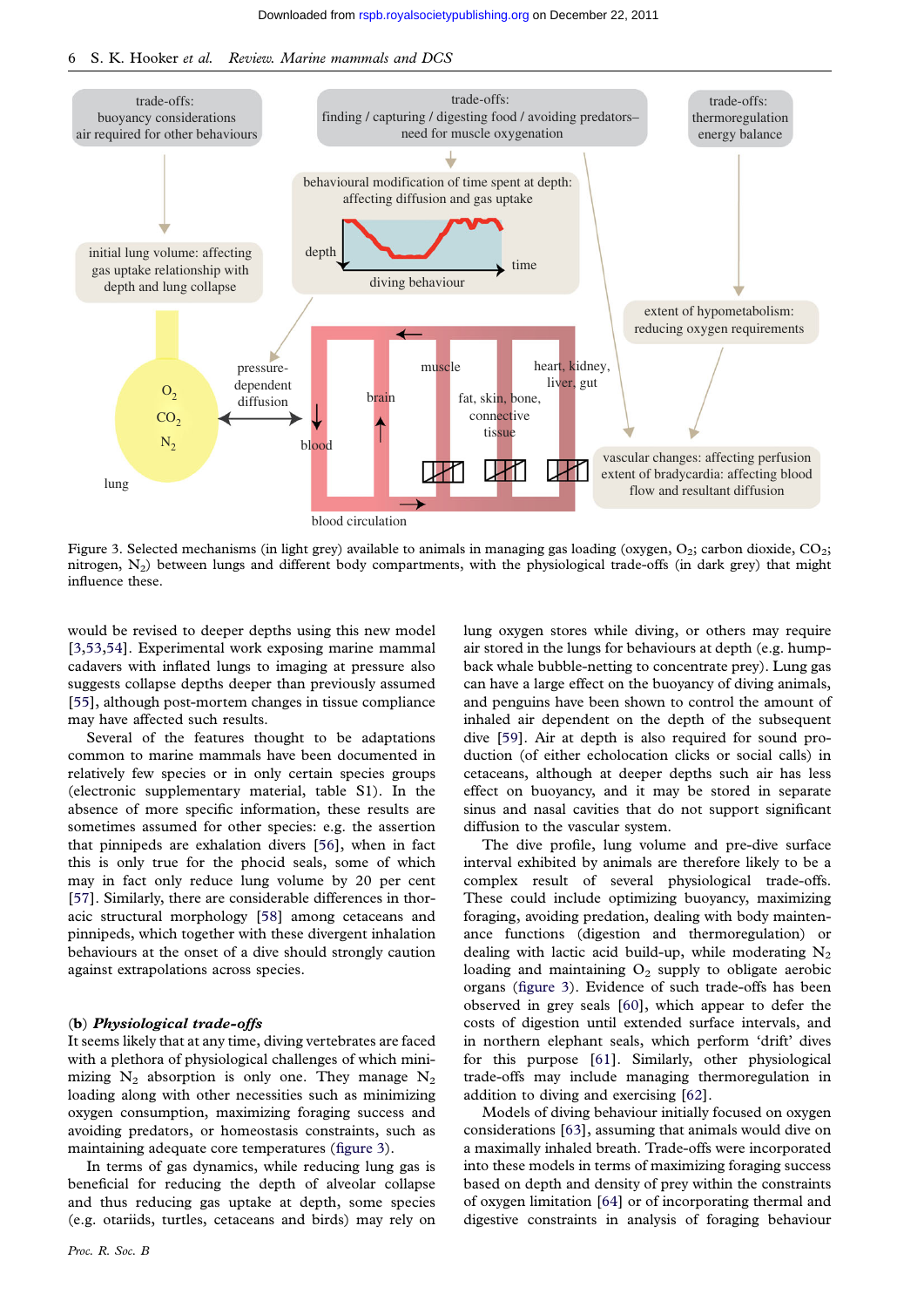<span id="page-6-0"></span>

|  |  |  |  |  |  |  |  |  | Table 1. Future research priorities and potential techniques to address these research avenues. |  |
|--|--|--|--|--|--|--|--|--|-------------------------------------------------------------------------------------------------|--|
|--|--|--|--|--|--|--|--|--|-------------------------------------------------------------------------------------------------|--|

| topic                                    | specific research                                                                                       | potential methods                                                                                                                                   |  |  |  |
|------------------------------------------|---------------------------------------------------------------------------------------------------------|-----------------------------------------------------------------------------------------------------------------------------------------------------|--|--|--|
| diving physiology and<br>responses       | mechanics of lung collapse                                                                              | hyperbaric pressure chamber work with small<br>marine mammals                                                                                       |  |  |  |
|                                          | kinetics of $N_2$ uptake and distribution                                                               | respiratory gas analysis and blood and tissue<br>measurement, aided by techniques such as Van<br>Slyke, mass spectrometry and gas<br>chromatography |  |  |  |
|                                          | gas dynamics at the alveolar boundary                                                                   | alveolar and arterial gas sensors                                                                                                                   |  |  |  |
|                                          | soft-tissue changes (alveolar collapse)<br>and shunting of blood                                        | medical imaging (ultrasound, CT and MRI);<br>potential use of polarized gas as more<br>successful contrast agent                                    |  |  |  |
|                                          | passive (pressure-induced) changes to<br>the circulatory system with lung<br>compression?               | rubberized casts of the circulatory system at<br>ambient and elevated pressures                                                                     |  |  |  |
|                                          | perfusion patterns in terms of vascular<br>anatomy and pathology                                        | conventional or CT angiography                                                                                                                      |  |  |  |
|                                          | changes in blood flow distribution<br>during diving                                                     | use of a radioactive isotope of inert gas (e.g. Xe <sup>127</sup><br>or $Xe^{133}$ ) with small external gamma ray<br>sensors on the body surface   |  |  |  |
| diving behaviour and bubble<br>incidence | comparison of bubble incidence with<br>diving behaviour                                                 | consistent, replicable protocols for strandings<br>nationally and internationally                                                                   |  |  |  |
|                                          | detection of bubbles and measurement<br>of local blood flow                                             | intra-vascular ultrasound catheter                                                                                                                  |  |  |  |
|                                          | measurement of extravascular bubbles<br>from free-swimming animals                                      | development of dual-frequency ultrasound<br>incorporated into attached bio-logging tag                                                              |  |  |  |
|                                          | bubble incidence in other high-stress<br>situations including novel<br>anthropogenic or natural threats | physiological monitoring during novel stimulation<br>in shallow and deep divers                                                                     |  |  |  |
| bubble avoidance, tolerance,             | bubble gas composition                                                                                  | gas sampling                                                                                                                                        |  |  |  |
| effects and pathophysiology              | are bubbles more likely to occur and be<br>fatal in certain tissues?                                    | distribution of bubbles in stranded cadavers                                                                                                        |  |  |  |
|                                          | how do bubbles cause sub-lethal harm?                                                                   | effect of bubbles on <i>in vitro</i> cell cultures;                                                                                                 |  |  |  |
|                                          | is this via an immune response?                                                                         | cellular and molecular differences between marine<br>and terrestrial mammals in terms of reaction to<br>bubbles                                     |  |  |  |

[\[65\]](#page-9-0). However, to our knowledge, such models have not yet considered diving behaviour in terms of the limitations caused by  $N_2$  gas kinetics alongside the simultaneous maximization of foraging success.

There is strong evidence that diving mammals have some control (voluntary or reflexive) over the intensity of the dive response [[9,10](#page-8-0),[51,52\]](#page-9-0) and that they can modify the response according to the trade-offs they face. The variability observed in heart rate [\[11,12,](#page-8-0)[66](#page-9-0)], resting metabolic rate [\[67\]](#page-9-0) and renal and hepatic blood flow [\[68\]](#page-9-0), which are reduced as a function of dive duration, suggest some type of control over facets of the dive response, and, in turn, the potential for dramatic variations in tissue-specific  $N_2$  partial pressure. Similarly, there is evidence that in some situations marine mammals routinely exceed their presumed limits, e.g. exceeding their aerobic capacity and possibly tolerating a build-up of lactic acid to optimize foraging efficiency [[41](#page-8-0),[69](#page-9-0)]. If such control is feasible for the dive response, diving mammals could potentially be allowing their levels of  $N<sub>2</sub>$  saturation to increase occasionally in order to meet other targets. It might then be possible that certain preconditions of high saturation levels, combined with behavioural or physiological responses to a perceived

threat, exacerbate saturation levels and lead to the appearance of bubbles. Although observations of potential decompression injury have thus far come from anthropogenic triggers, little is known regarding the perception and response to natural versus anthropogenic threats, and it is plausible that the same response could be triggered by rare natural events.

## (c) Bubble avoidance or tolerance

If marine mammals indeed live with  $N_2$  tensions at times much higher than previously supposed, it is possible that they have mechanisms to avoid bubble formation such that the threshold needed for supersaturation to lead to bubbles is much higher than in other species. Alternatively (or additionally), it may be that decompression-induced bubbles are relatively common but that marine mammals have unknown adaptations allowing them to tolerate these under natural conditions.

The presence of bubbles has been examined in two recent studies. A trained captive bottlenose dolphin monitored using Doppler and/or two-dimensional imaging ultrasound after a series of 10–12 dives (30–100 m depths) showed no evidence for vascular  $N_2$  bubble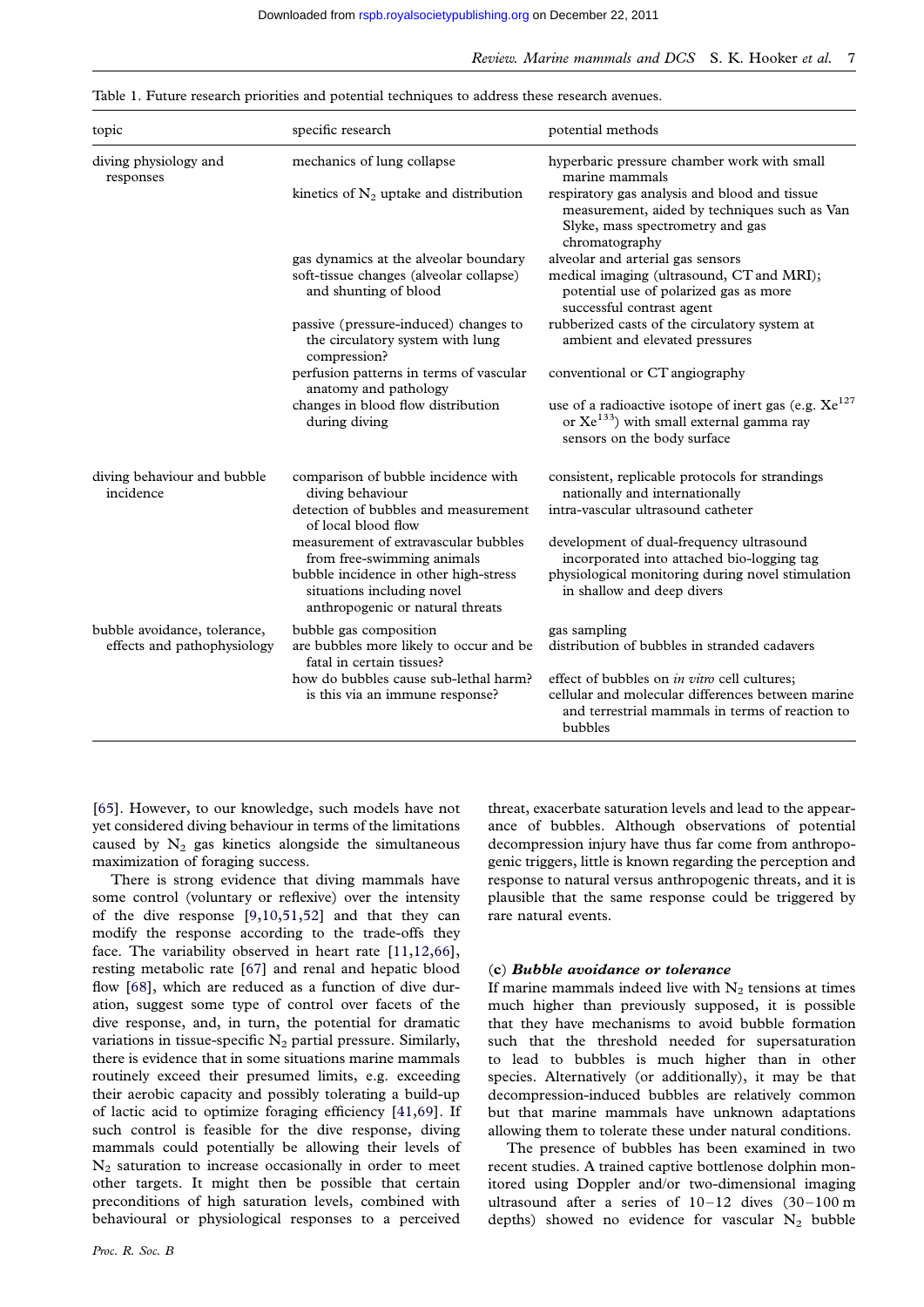<span id="page-7-0"></span>formation in either the portal or brachiocephalic veins [\[31\]](#page-8-0). However, the diving pattern of this animal was shallower and shorter than that of many wild marine mammals. A low level of bubble incidence has been detected in stranded (common and white-sided) dolphins via B-mode ultrasound. This appeared to be tolerated since most released animals suffered no obvious adverse consequences (i.e. they showed normal behaviour and did not restrand) [\[35\]](#page-8-0). No bubbles were detected in temporarily captured Sarasota Bay bottlenose dolphins [[35](#page-8-0)], leading the authors to speculate that it may have been the inability to recompress that led to the appearance of bubbles in the stranded dolphins.

Our assessment of marine mammal diving stress is unavoidably influenced by our knowledge of human diving hazards, but the etiology of diving injury in marine mammals could potentially be quite different. Given the differences between terrestrial and marine mammals, and even between marine mammal species, in terms of diving behaviour, physiology and anatomy (electronic supplementary material, table S1), it may be simplistic to assume that the presentation of DCS would be identical to humans'. Similarly, there may be different sensitivities to bubble presence between terrestrial and marine mammals, and even between different marine mammal species or lineages [\[70\]](#page-9-0), leading to differences in risk between species.

#### 4. FUTURE RESEARCH

This paper summarizes the discussion and debate generated during a workshop convened to review the current state of knowledge of marine mammal gas kinetics. The integration of disparate scientific communities spanning human diving medicine, veterinary pathology, comparative animal anatomy, physiology, ecology and behaviour was crucial to this discussion and such interdisciplinary work is likely to greatly facilitate future research in this field.

The discussions provided a critical and up-to-date analysis of our current understanding, drawing, on aspects across this broad range of disciplines. Arising from this, we highlighted three main themes in terms of future research avenues [\(table 1\)](#page-6-0): (i) diving physiology and responses, (ii) diving behaviour and bubble incidence, and (iii) bubble avoidance, tolerance, effects and pathophysiology. The first theme concerns the drivers causing supersaturation and bubble formation. Our understanding of diving responses, including the depth and mechanism of lung collapse and the changes to blood flow (and resulting changes to  $N_2$  uptake and removal) during diving, is based on few studies of few species. We suggest several methods to investigate additional specifics of the dive response. The second theme concerns how common bubbles are in conjunction with variations in diving behaviour. In terms of relating bubbles to behaviour, this can be done post hoc, relating information collected at strandings to broad generalizations about average species diving behaviour. Alternatively, development of methods for bubble detection coincident with measurements of diving behaviour (subjected to both natural and anthropogenic novel threats) would allow greater resolution of the connection between behaviour and bubble incidence. The third

theme concerns understanding the circumstances under which bubbles generate a significant threat. A comprehensive documentation of strandings will enable description of the presence and distribution of bubbles in stranded cadavers. At the cellular level, we know little about how bubbles cause sub-lethal harm, whether there is an immune response to bubble formation, and how marine mammals differ from terrestrial mammals in their reaction to bubbles.

## 5. CONCLUSION

Under most natural conditions, diving vertebrates appear to dive without bubble-induced decompression injury. However, the evidence suggests that they may deal with the precursors to this, i.e. supersaturation and bubble presence, on a more regular basis than previously thought. It seems that the physiological adaptations that mitigate  $N_2$  loading during dives are not predetermined responses that prevent or minimize  $N_2$  loading, but rather could be modified, as needed, on a dive-by-dive basis according to other trade-offs, thus resulting in greater variation in blood  $N_2$  levels than was previously hypothesized. Our view of marine mammal adaptations should therefore change from one of simply *minimizing*  $N_2$  loading to one of management of the  $N_2$  load. We suggest that variability in management of  $N_2$  may be required as divers are faced with several physiological trade-offs within their diving behaviour. It is then possible that a response to an unanticipated acute threat (such as manmade noise) perceived as more immediately critical than management of  $N_2$  might result in decompression injury. This may be strategic risk-taking regarding  $N_2$ load on the part of the animal but could nevertheless prove ultimately deleterious.

This paper arose out of a workshop convened in April 2010 by the Woods Hole Oceanographic Institution Marine Mammal Center. Diverse fields (human diving medicine, marine mammal medicine and pathology, anatomy, physiology, ecology, and behaviour) were brought together to review the current knowledge on diving marine mammal gas kinetics, and the potential risk of decompression sickness in beaked whales and other marine mammal species. This paper and the workshop it stemmed from were funded by the Woods Hole Oceanographic Institution Marine Mammal Centre, MA, USA. Thanks to A. Allen for sourcing data files (i-v) used to generate [figure 1](#page-2-0), and to M. A. Fedak and two anonymous referees for providing valuable comments.

### REFERENCES

- 1 Kooyman, G. L. 2006 Mysteries of adaptation to hypoxia and pressure in marine mammals. The Kenneth S. Norris lifetime achievement award lecture presented on 12 December 2005 San Diego, California. Mar. Mamm. Sci. 22, 507-526. ([doi:10.1111/j.1748-7692.2006.](http://dx.doi.org/10.1111/j.1748-7692.2006.00069.x) [00069.x\)](http://dx.doi.org/10.1111/j.1748-7692.2006.00069.x)
- 2 Kooyman, G. L., Schroeder, J. P., Denison, D. M., Hammond, D. D., Wright, J. M. & Bergman, W. P. 1972 Blood nitrogen tensions of seals during simulated deep dives. Am.  $\frac{4}{7}$ . Physiol. 223, 1016-1020.
- 3 Ridgway, S. H. & Howard, R. 1979 Dolphin lung collapse and intramuscular circulation during free diving: evidence from nitrogen washout. Science 206, 1182–1183. [\(doi:10.](http://dx.doi.org/10.1126/science.505001) [1126/science.505001](http://dx.doi.org/10.1126/science.505001))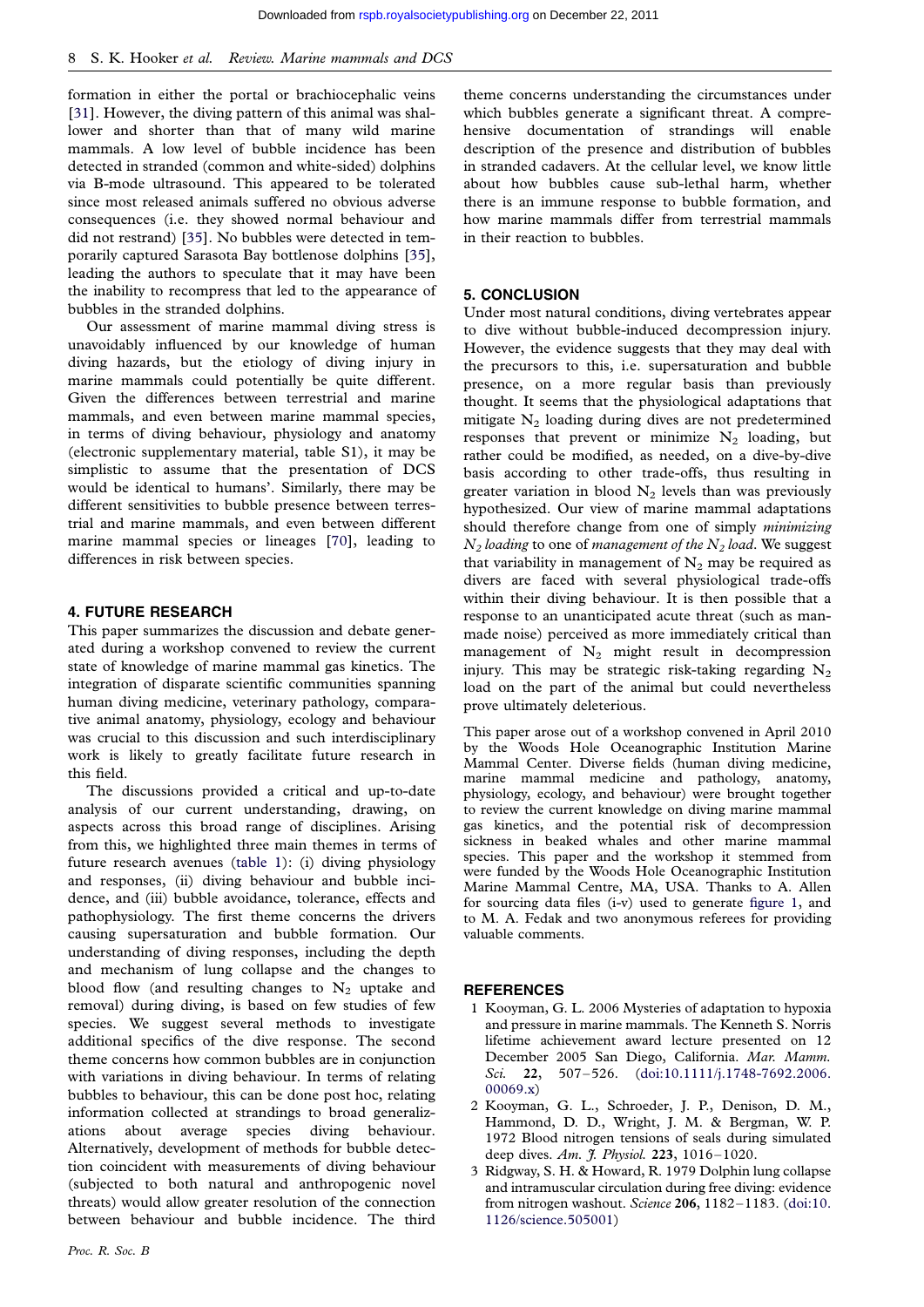Review. Marine mammals and DCS S. K. Hooker et al. 9

- <span id="page-8-0"></span>4 Paulev, P. 1967 Nitrogen tissue tensions following repeated breath-hold dives. J. Appl. Physiol. 22, 714-718.
- 5 Francis, T. J. R. & Mitchell, S. J. 2003 Pathophysiology of decompression sickness. In Bennett and Elliott's physiology and medicine of diving (eds A. O. Brubakk & T. S. Neuman). London, UK: Saunders, Elsevier Science Ltd.
- 6 Scholander, P. F. 1940 Experimental investigations on the respiratory function in diving mammals and birds. Hvalradets Skrifter 22, 1–131.
- 7 Kooyman, G. L. & Ponganis, P. J. 1998 The physiological basis of diving to depth: birds and mammals. Annu. Rev. Physiol. 60, 19–32. ([doi:10.1146/annurev.physiol.60.1.19](http://dx.doi.org/10.1146/annurev.physiol.60.1.19))
- 8 Butler, P. J. & Jones, D. R. 1997 Physiology of diving of birds and mammals. Physiol. Rev. 77, 837–899.
- 9 Kooyman, G. L. & Campbell, W. B. 1972 Heart rates in freely diving Weddell seals, Leptonychotes weddelli. Comp. Biochem. Physiol. 43, 31–36. ([doi:10.1016/0300-9629](http://dx.doi.org/10.1016/0300-9629(72)90465-3) [\(72\)90465-3](http://dx.doi.org/10.1016/0300-9629(72)90465-3))
- 10 Fedak, M. A., Pullen, M. R. & Kanwisher, J. 1988 Circulatory responses of seals to periodic breathing: heart rate and breathing during exercise and diving in the laboratory and open sea. Can.  $\frac{9}{2}$ . Zool. 66, 53-60. ([doi:10.](http://dx.doi.org/10.1139/z88-007) [1139/z88-007](http://dx.doi.org/10.1139/z88-007))
- 11 Thompson, D. & Fedak, M. A. 1993 Cardiac responses of grey seals during diving at sea. *J. Exp. Biol.* 174, 139–164.
- 12 Andrews, R. D., Jones, D. R., Williams, J. D., Thorson, P. H., Oliver, G. W., Costa, D. P. & LeBoeuf, B. J. 1997 Heart rates of northern elephant seals diving at sea and resting on the beach.  $\tilde{J}$ . Exp. Biol. 200, 2083-2095.
- 13 Jobsis, P. D., Ponganis, P. J. & Kooyman, G. L. 2001 Effects of training on forced submersion responses in harbor seals. *J. Exp. Biol.* 204, 3877-3885.
- 14 Cox, T. M. et al. 2006 Understanding the impacts of anthropogenic sound on beaked whales. *J. Cetacean Res.* Manage. 7, 177–187.
- 15 Tyack, P. L. et al. 2011 Beaked whales respond to simulated and actual navy sonar. PLoS ONE 6, e17009. [\(doi:10.1371/journal.pone.0017009\)](http://dx.doi.org/10.1371/journal.pone.0017009)
- 16 Vann, R. D., Butler, F. K., Mitchell, S. J. & Moon, R. E. 2011 Decompression illness. Lancet 377, 153–164. [\(doi:10.1016/S0140-6736\(10\)61085-9\)](http://dx.doi.org/10.1016/S0140-6736(10)61085-9)
- 17 Madden, L. A. & Laden, G. 2009 Gas bubbles may not be the underlying cause of decompression illness—the at-depth endothelial dysfunction hypothesis. Med. Hypotheses 72, 389–392. ([doi:10.1016/j.mehy.2008.11.022\)](http://dx.doi.org/10.1016/j.mehy.2008.11.022)
- 18 Lehner, C. E. & Lanphier, E. H. 1989 Influence of pressure profile on DCS symptoms. In The physiological basis of decompression (ed. R. D. Vann), pp. 299–326. Bethesda, MD: Undersea and Hyperbaric Medical Society Inc.
- 19 Weathersby, P. K., Homer, L. D. & Flynn, E. T. 1982 Homogenous nucleation of gas-bubbles in vivo. *J. Appl.* Physiol. 53, 940–946. ([doi:10.1063/1.330564](http://dx.doi.org/10.1063/1.330564))
- 20 Vann, R. D. 2004 Mechanisms and risks of decompression. In Bove and Davis' diving medicine (ed. A. A. Bove), pp. 127–164. 4th edn. Philadelphia, PA: W. B. Saunders.
- 21 Wisloff, U., Richardson, R. S. & Brubakk, A. O. 2004 Exercise and nitric oxide prevent bubble formation: a novel approach to the prevention of decompression sickness? J. Physiol. Lond. 555, 825–829. ([doi:10.1113/](http://dx.doi.org/10.1113/jphysiol.2003.055467) [jphysiol.2003.055467\)](http://dx.doi.org/10.1113/jphysiol.2003.055467)
- 22 Weathersby, P. K., Homer, L. D. & Flynn, E. T. 1984 On the likelihood of decompression sickness. J. Appl. Physiol. 57, 815–825.
- 23 Schipke, J. D., Gams, E. & Kallweit, O. 2006 Decompression sickness following breath-hold diving. Res. Sports Med. 14, 163–178. ([doi:10.1080/154386206](http://dx.doi.org/10.1080/15438620600854710) [00854710\)](http://dx.doi.org/10.1080/15438620600854710)
- 24 Fitz-Clarke, J. R. 2009 Risk of decompression sickness in extreme human breath-hold diving. Undersea Hyperbar. M. 36, 83–91.
- 25 Jepson, P. D. et al. 2003 Gas-bubble lesions in stranded cetaceans. Nature 425, 575–576. ([doi:10.1038/425575a](http://dx.doi.org/10.1038/425575a))
- 26 Fernandez, A., Edwards, J. F., Rodriguez, F., Espinosa de los Monteros, A., Herraez, P., Castro, P., Jaber, J. R., Martin, V. & Arbelo, M. 2005 'Gas and fat embolic syndrome' involving a mass stranding of beaked whales (family Ziphiidae) exposed to anthropogenic sonar signals. Vet. Pathol. 42, 446–457. ([doi:10.1354/vp.42-4-446\)](http://dx.doi.org/10.1354/vp.42-4-446)
- 27 Crum, L. A. & Mao, Y. 1996 Acoustically enhanced bubble growth at low frequencies and its implications for human diver and marine mammal safety. *J. Acoust*. Soc. Am. 99, 2898-2907. [\(doi:10.1121/1.414859\)](http://dx.doi.org/10.1121/1.414859)
- 28 Houser, D. S., Howard, R. & Ridgway, S. 2001 Can diving-induced tissue nitrogen supersaturation increase the chance of acoustically driven bubble growth in marine mammals?  $\hat{f}$ . Theor. Biol. 213, 183-195. [\(doi:10.1006/jtbi.2001.2415](http://dx.doi.org/10.1006/jtbi.2001.2415))
- 29 Jepson, P. D. et al. 2005 Acute and chronic gas bubble lesions in cetaceans stranded in the United Kingdom. Vet. Pathol. 42, 291–305. ([doi:10.1354/vp.42-3-291\)](http://dx.doi.org/10.1354/vp.42-3-291)
- 30 Piantadosi, C. A. & Thalmann, E. D. 2004 Whales, sonar and decompression sickness. Nature 425, 575–576. [\(doi:10.1038/nature02527](http://dx.doi.org/10.1038/nature02527))
- 31 Houser, D. S., Dankiewicz-Talmadge, L. A., Stockard, T. K. & Ponganis, P. J. 2010 Investigation of the potential for vascular bubble formation in a repetitively diving dolphin. *J. Exp. Biol.* 213, 52–62. [\(doi:10.1242/jeb.028365](http://dx.doi.org/10.1242/jeb.028365))
- 32 Moore, M. J. & Early, G. A. 2004 Cumulative sperm whale bone damage and the bends. Science 306, 2215. [\(doi:10.1126/science.1105452\)](http://dx.doi.org/10.1126/science.1105452)
- 33 Rothschild, B. M. 2005 What causes lesions in sperm whale bones? Science 308, 631–632. ([doi:10.1126/](http://dx.doi.org/10.1126/science.308.5722.631c) [science.308.5722.631c\)](http://dx.doi.org/10.1126/science.308.5722.631c)
- 34 Moore, M. J., Bogomolni, A. L., Dennison, S. E., Early, G., Garner, M. M., Hayward, B. A., Lentell, B. J. & Rotstein, D. S. 2009 Gas bubbles in seals, dolphins, and porpoises entangled and drowned at depth in gillnets. Vet. Pathol. 46, 536-547. ([doi:10.1354/vp.08-](http://dx.doi.org/10.1354/vp.08-VP-0065-M-FL) [VP-0065-M-FL\)](http://dx.doi.org/10.1354/vp.08-VP-0065-M-FL)
- 35 Dennison, S. et al. 2012 Bubbles in live-stranded dolphins. Proc. R. Soc. B 279. [\(doi:10.1098/rspb.2011.1754\)](http://dx.doi.org/10.1098/rspb.2011.1754)
- 36 Knight, B. 1996 Forensic pathology. London, UK: Hodder Arnould.
- 37 Van Bonn, W., Montie, E., Dennison, S., Pussini, N., Cook, P., Greig, D., Barakos, J., Colegrove, K. & Gulland, F. 2011 Evidence of injury caused by gas bubbles in a live marine mammal: barotrauma in a California sea lion Zalophus californianus. Dis. Aquat. Organ. 96, 89–96. [\(doi:10.3354/dao02376\)](http://dx.doi.org/10.3354/dao02376)
- 38 Cole, A. J., Griffiths, D., Lavender, S., Summers, P. & Rich, K. 2006 Relevance of postmortem radiology to the diagnosis of fatal cerebral gas embolism from compressed air diving. *J. Clin. Pathol.* 59, 489-491. [\(doi:10.1136/jcp.2005.031708\)](http://dx.doi.org/10.1136/jcp.2005.031708)
- 39 Zimmer, W. M. X. & Tyack, P. L. 2007 Repetitive shallow dives pose decompression risk in deep-diving beaked whales. Mar. Mamm. Sci. 23, 888–925. ([doi:10.](http://dx.doi.org/10.1111/j.1748-7692.2007.00152.x) [1111/j.1748-7692.2007.00152.x](http://dx.doi.org/10.1111/j.1748-7692.2007.00152.x))
- 40 Fahlman, A., Olszowka, A., Bostrom, B. & Jones, D. R. 2006 Deep diving mammals: dive behavior and circulatory adjustments contribute to bends avoidance. Resp. Physiol. Neurobiol. 153, 66–77. [\(doi:10.1016/j.resp.2005.09.014](http://dx.doi.org/10.1016/j.resp.2005.09.014))
- 41 Tyack, P. L., Johnson, M., Aguilar Soto, N., Sturlese, A. & Madsen, P. T. 2006 Extreme diving of beaked whales. J. Exp. Biol. 209, 4238–4253. ([doi:10.1242/jeb.02505\)](http://dx.doi.org/10.1242/jeb.02505)
- 42 Fahlman, A., Hooker, S. K., Szowka, A., Bostrom, B. L. & Jones, D. R. 2009 Estimating the effect of lung